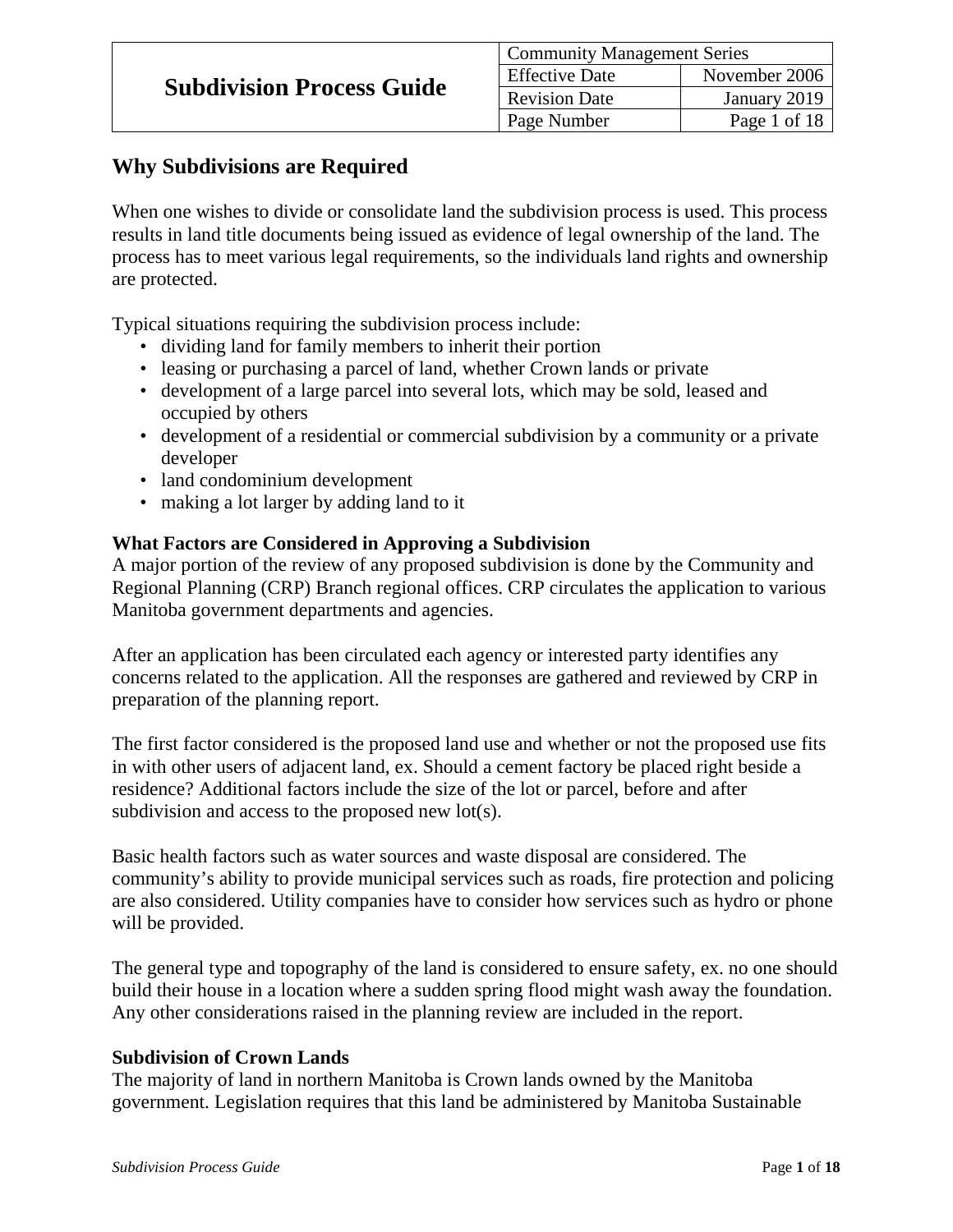Development (SD), Crown Lands Branch. Legislation also requires that any disposition of Crown lands within Manitoba Indigenous and Northern Relations (INR) jurisdiction receives the prior approval of the minister of INR. Because land uses have such a broad effect, it is necessary for Crown Lands Branch staff to review all applications to ensure appropriate use of Crown lands.

When the Crown lands approval process is complete, an applicant will receive a letter from Crown Lands Branch providing the approval to proceed with the next steps. Often there is a requirement to complete a subdivision application. This is part of the linkage between the land use process and the subdivision process. Crown lands staff will provide information from the land use approval process to the community planner. With the completion of the subdivision process, the final steps of the Crown lands approval process may take place.

Both the Crown lands approval process and the subdivision approval process deals with complex situations. Some examples of typical situations are:

- If there is a waterway or body of water next to the land being subdivided, legislation requires a land reserve of 99 feet from the water's edge be kept by the Crown. This is in addition to any survey limitations as a result of a water power area severance line. Sometimes the two items may be combined, but generally not as to reduce the 99 feet. Some persons may have a title, which indicates ownership to the water's edge, however the title rights may be over ridden by The Crown Lands Act and the 99 feet requirement.
- Another situation with Crown lands is that much of it has not been surveyed. The old provincial land system required that land dispositions be recorded in a land register at Crown Lands Branch. Later the land register system was replaced by a new system described under The Real Property Act recorded as titles in a Land Titles Office or The Property Registry Office. Where the land is still under the old land register system, Crown Lands Branch must arrange for issuing a real property application as required by the Land Titles Office before a subdivision can be registered.
- Sometimes a proposed subdivision covers a portion of an undeveloped road allowance. In this situation, the road allowance has to be closed before it can be sold. The developer must acquire the portion of Crown lands used for the road allowance in order to proceed with the subdivision.

The subdivision approval process identifies these various concerns and potential problems, so that developers, owners, community councils and government agencies know what has to be done to enable approval to take place.

# **Subdivision Process Terms**

**approving authority** – the approving authority for subdivisions in Manitoba is the minister of Municipal Relations (MR) or designate in the CRP office.

**caveat** – a notice claiming interest in land which is registered against a certificate of title.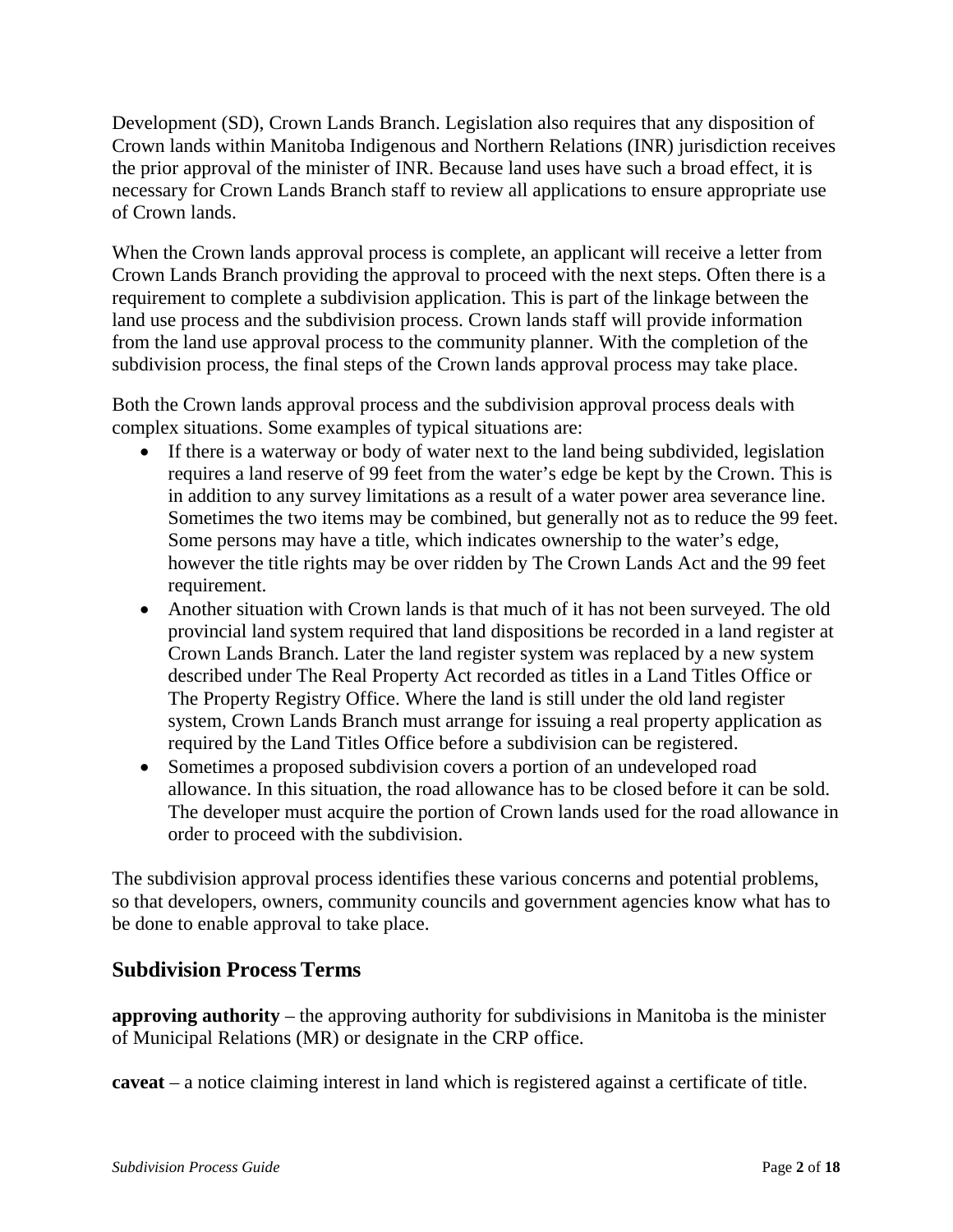**certificate of approval** – the document required by Land Titles Office staff indicating an applicant has complied with all conditions and requirements to permit a plan of subdivision or parcel plan of survey to be registered.

**certificate of title –** a legal instrument issued by the Land Titles Office showing the registered owners, legal description of the land and any encumbrances registered on the land in question.

**community council** – an approved local authority for an area designated as a community under The Northern Affairs Act.

**community planner** – a person, generally employed by the CRP branch of Manitoba MR, to carry out professional community planning activities.

**Community and Regional Planning (CRP) –** a branch of MR and the authority for the approval of all subdivisions.

**conditional approval** – approval of a subdivision with conditions that must be met before a certificate of approval will be issued.

**Crown reserve –** land which is vested in the Crown which is not dedicated to the public**.**

**developer** – is the term used to identify the party developing the land. A developer may be the owner, the occupier or a third party.

**development agreement** – a legal document signed by the developer and a representative of the Crown or other owner of land in which specific conditions on the development have been agreed to.

**easement** – the legal right of access across a parcel of land guaranteed by an easement agreement, which is registered in the Land Titles Office by a caveat against the parcel of land.

**examiner of surveys –** the person responsible for examining a surveyor's subdivision or parcel plans to ensure compliance with requirements of The Real Property Act and the Land Titles Office.

**incorporated community council** – means the community council of a community incorporated under The Northern Affairs Act*.*

**Land Titles Office** (The Property Registry Office) – the provincial office responsible for registering plans of subdivision, parcel plans of survey, caveats and issuing titles of land ownership.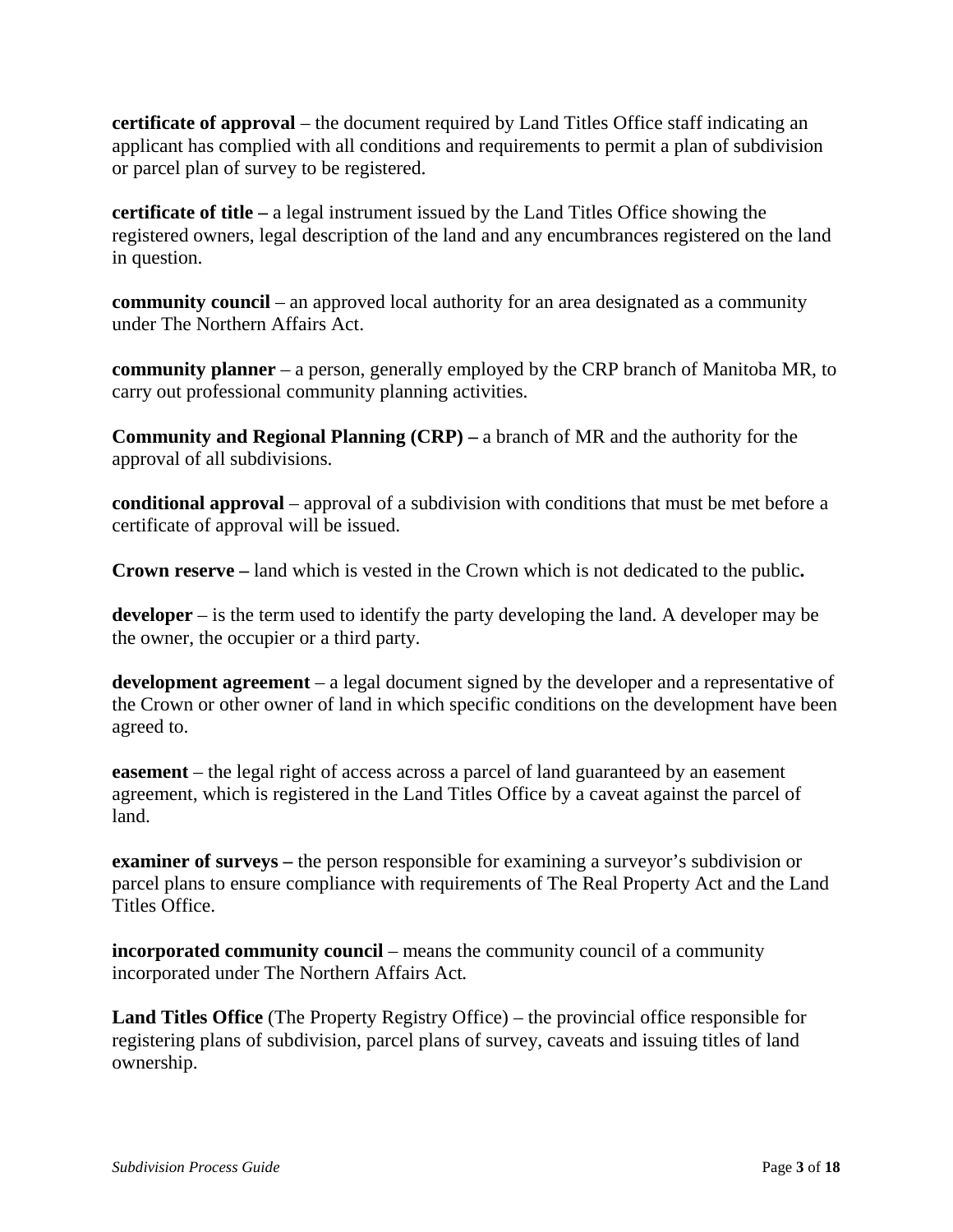**land title abstract –** a document produced by a Land Titles Office providing current information on the status of a parcel of land.

**legal description –** a description of land according to specific Land Titles Office rules, which enables identification of a parcel of land.

**mining or mineral claims** – a claim by a mining company or prospector which permits the prospector or mining company specific access rights to land that may be owned by someone else.

**mylars** – plans drawn or reproduced on plastic mylar material. The term mylars often replaces the word plans as in mylars need to be signed.

**The Northern Affairs Act** – the provincial legislation governing community councils, incorporated communities, settlements and areas (unorganized territory) in northern Manitoba.

**occupier** – a person, other than the owner, occupying a parcel of land.

**owner** – the person with legal title to the land.

**parcel plan of survey** – is a survey instrument used mostly for descriptive purposes by the Crown. A plan of survey cannot create a public road.

**plan of subdivision** – a term used by Land Titles Offices for a surveyor's drawing showing individual lots and roads. This includes the location of survey pins, angles and measurements and other relevant information required by a Land Titles Office before a plan may be registered.

**The Planning Act** – the provincial legislation specifying the subdivision process and its requirements.

**planning report** – a report prepared by CRP which includes all of the comments and concerns raised by government agencies or interested parties to whom an application for subdivision has been circulated.

**public notice** – the informational content required by legislation for a community council to advise the public of a proposed subdivision being considered by council.

**public reserve** – means land that is vested in a community and which is dedicated to the public.

**The Real Property Act** – the provincial legislation specifying the rules to be followed by the Land Titles Office staff in registering plans of subdivision or parcel plans of survey.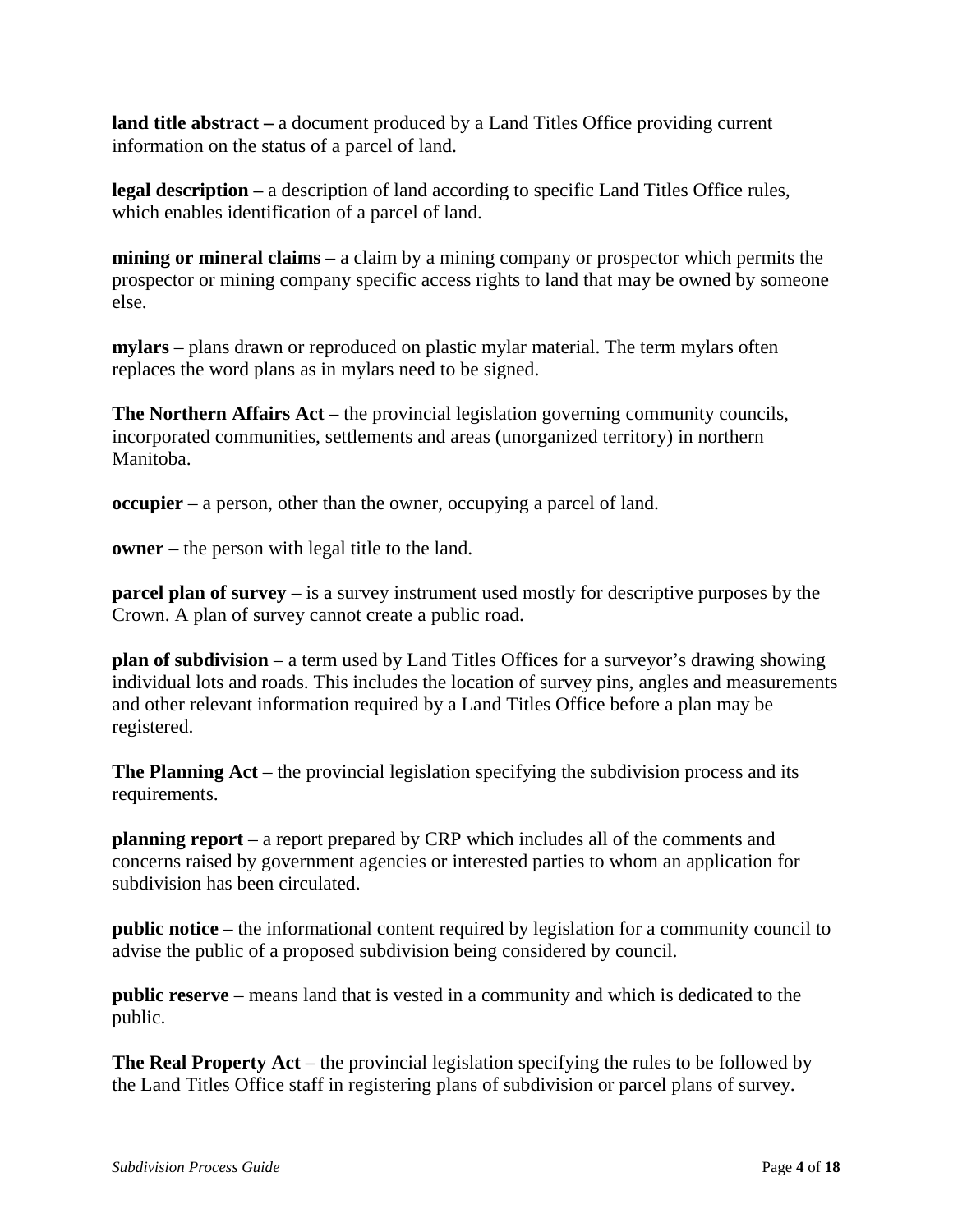**surface rights** – the legal rights of the owner, or occupier, for the use of the land as outlined in a land title or other land occupation document.

**water power reserve** – a designation applied to the shore-lands of a body of water to control, restrict or prohibit development from the water's edge to a specified elevation.

# **Subdivision Process**

#### **Application Form**

The subdivision application is used by government to obtain basic information about the proposed land development. The application helps collect the information needed for review of the proposal.

CRP branch has eight regional offices, four of which serve Northern Affairs communities who can assist with completing applications and the application process. CRP requires an application fee at the time of submitting the application for review. There are other fees that may apply, ex. fees for each new lot created.

There is also a plan registration fee, required by Land Titles Office at the time of submitting the plan and documents for registration. The person making the application for the development or the owner is responsible for payment of these fees. There may also be a cost involved in having the parcel surveyed by a Manitoba land surveyor.

The subdivision application is located on the Manitoba government website at [https://www.gov.mb.ca/mr/land\\_use\\_dev/pubs/subd\\_appl\\_sep2017.pdf.](https://www.gov.mb.ca/mr/land_use_dev/pubs/subd_appl_sep2017.pdf) For detailed information on the subdivision process see the *Planning Resource Guide Subdivision in Manitoba* at [https://www.gov.mb.ca/mr/land\\_use\\_dev/pubs/subdivision\\_guide.pdf.](https://www.gov.mb.ca/mr/land_use_dev/pubs/subdivision_guide.pdf)

#### **Steps in the Process**

- **1. Application for Subdivision** (Part 8 of The Planning Act and section 2 of the Subdivision Regulation 137/2006).
	- (1) Subdivision Application
		- A subdivision application is to be completed by the owner or a person authorized by the owner and submitted to the appropriate CRP regional office.
		- An application to subdivide Crown lands, must be signed by the director of Crown Lands before being accepted by a CRP regional office.
		- Where applicable, a date-stamped photocopy of the current title or land title abstract is to be supplied.
	- (2) CRP reviews the application to ensure the following information is complete.
		- Who is the applicant the owner, the occupier or an authorized agent?
		- Who is the owner of the land? Is a copy of the current title attached? Have all the owners signed the application?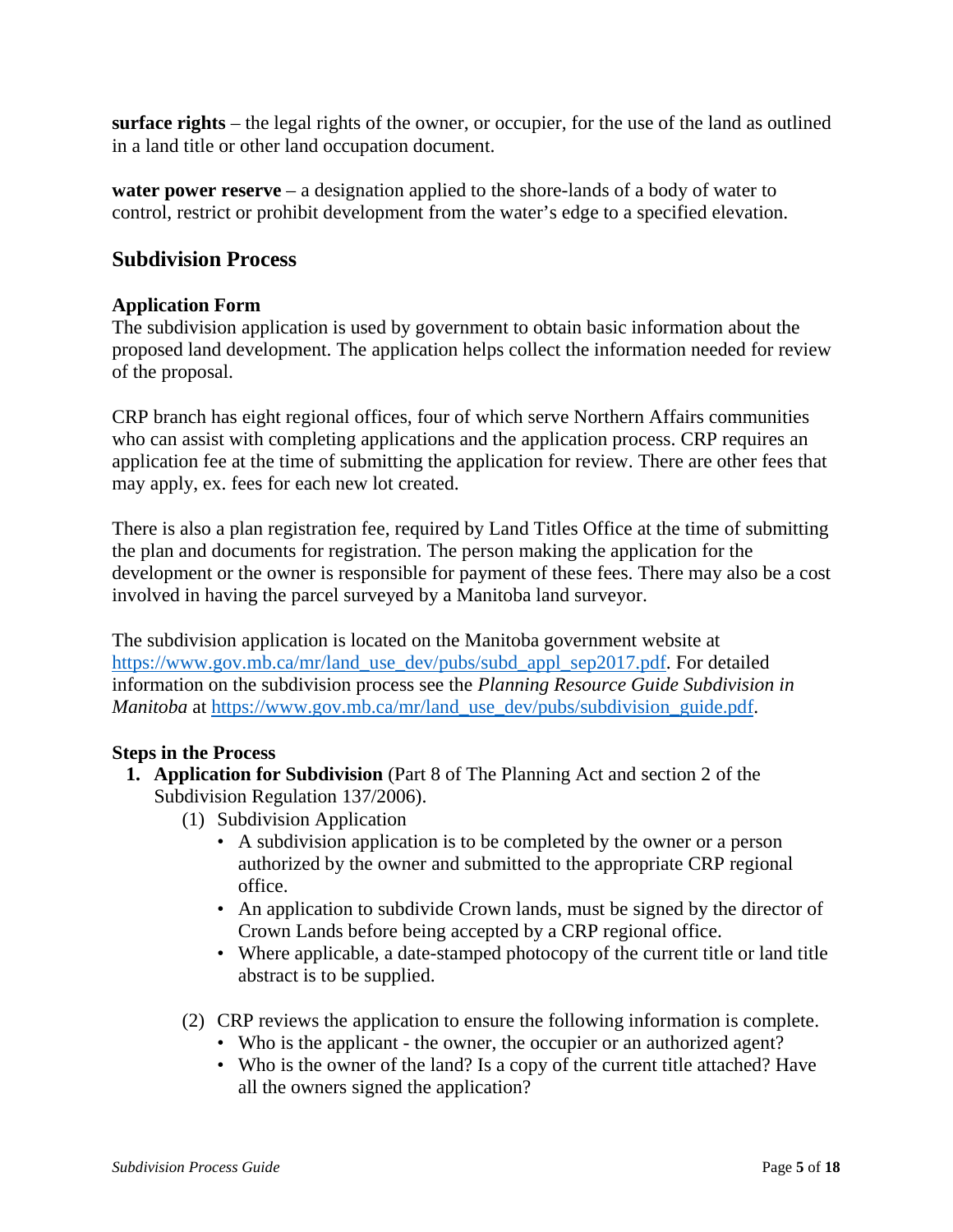- What is the location and description of the land? Is there a map or air photo to show the location?
- What is the land currently used for? Are there buildings on the land? Is there a map or drawing showing the location of the buildings? Is there a surveyor's certificate?
- What is the current physical nature of the land? Is the topography known? Are the soils types known? Are there any waterways or lakes adjacent to the land or on the land?
- What are the specific land uses within one mile of the proposed subdivision?
- Has the land ever been flooded?
- What current municipal services are provided to the proposed location?
- Is there a sketch map or drawing of what is intended to be developed, ex. number of lots, dimensions, access to them, etc.?

Note: The applicant may be requested to provide additional information at any time.

- (3) CRP regional office
	- a) opens a file by assigning a file number to the application and creating a summary sheet
	- b) issues a receipt for the application fee
	- c) checks for any planning bylaws affecting the proposed subdivision and ensures compliance with those planning bylaws
- (4) Application accepted as complete
	- a) When the application is accepted as being complete, CRP sends the applicant an acceptance letter.
	- b) If the application is not complete, CRP requests additional information. When all requested information has been supplied and the application is complete, then CRP follows step 3a.

# **2. Approving Authority Review/Issuing Conditional Approval** (subsection 124(2) of

The Planning Act and section 8 of the Subdivision Regulation 137/2006)

- (1) Application is circulated
	- a) CRP prepares a circulation list for the application.
	- b) The application is copied and circulated to government agencies and other interested parties on the circulation list, including Manitoba INR.
	- c) The circulation list includes the community council, where applicable, for information only. The community council is not required to make a decision on the application at this time. The community council is requested to identify any concerns the council may have with the application respecting provision of municipal services.
- (2) Agencies reply to the circulation note
	- Each agency receiving a copy of the application is to review the application and identify any concerns that the agency may have about the proposed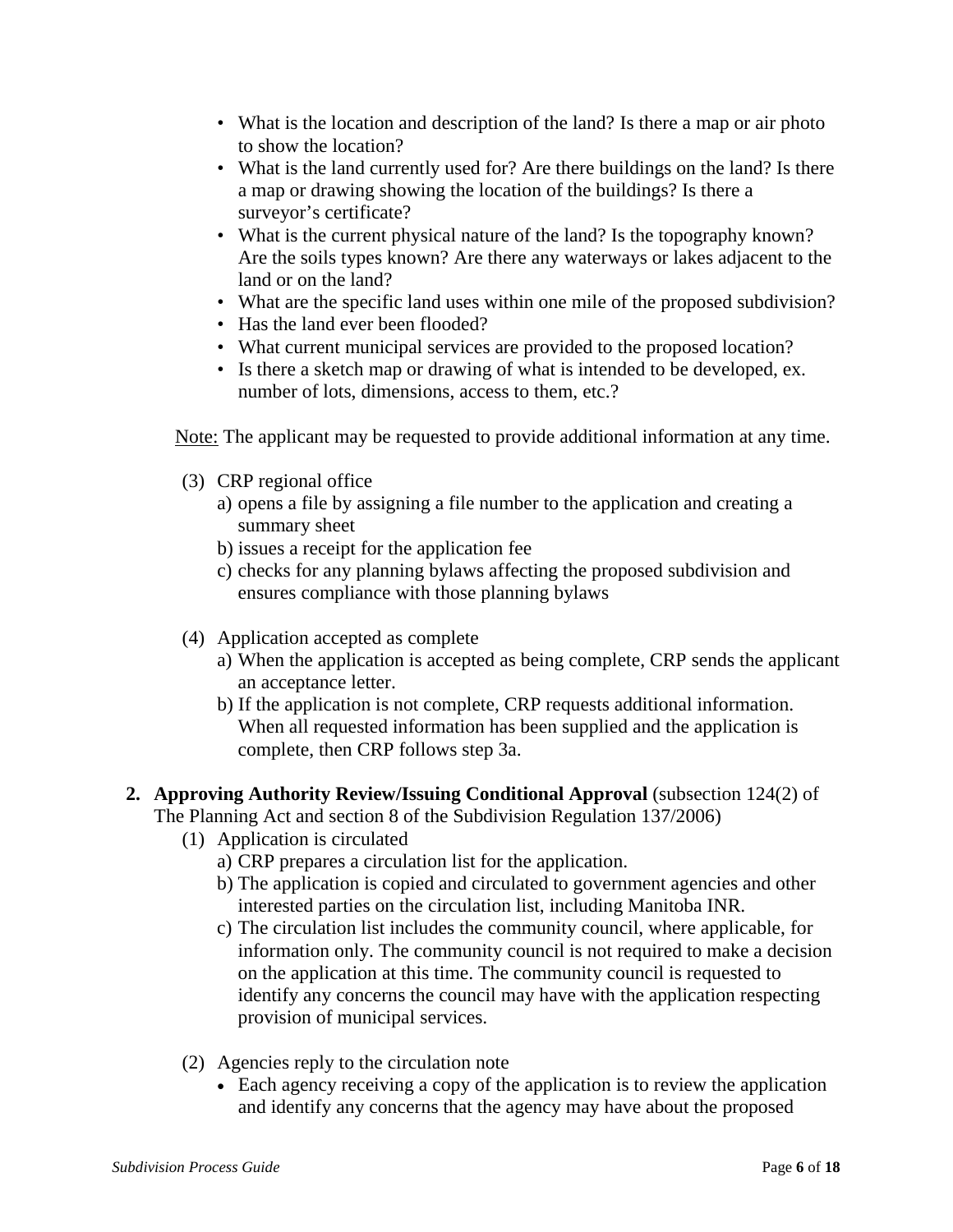subdivision. These concerns are to be forwarded to the CRP regional office responsible for the file within 30 days. An agency may request additional time for a specific application because of the complexity of the proposed development or location of the proposed subdivision.

- (3) CRP prepares a planning report
	- a) For a community council under the authority of INR:
		- When all the replies have been received from the government agencies, CRP prepares the planning report.
		- The planning report and responses to the circulated application are copied and forwarded to:
			- o the applicant
			- o the community council
			- o INR for approval
			- o all government agencies with a continuing concern
	- b) For an incorporated community council:
		- When all the replies have been received from the government agencies, CRP prepares the planning report.
		- The planning report and responses to the circulated application are copied and forwarded to:
			- o the applicant
			- o INR for information
			- o the community council for approval
			- o all government agencies with a continuing concern
- (4) CRP, working in conjunction with the concerned parties (INR, Crown Lands, the community council, concerned agencies), will coordinate resolution of concerns identified in the planning report.

Note: Occasionally it may appear there are conflicting agency concerns. CRP coordinates efforts to resolve these concerns, so clear recommendations may be made to the community council or INR.

- (5) Community council recommendation
	- a) If a planning bylaw is in effect in the community, community council reviews the planning report and information for compliance.
	- b) If a new road is being proposed as part of the subdivision, community council must hold a public hearing to allow anyone to comment on the proposed subdivision. Your community and resource development consultant (CRDC) can assist in preparing for and holding this hearing (subsection 125(2) of The Planning Act).
	- c) The community council makes its recommendation and forwards a copy of the council resolution to INR. Community councils can recommend either of the following: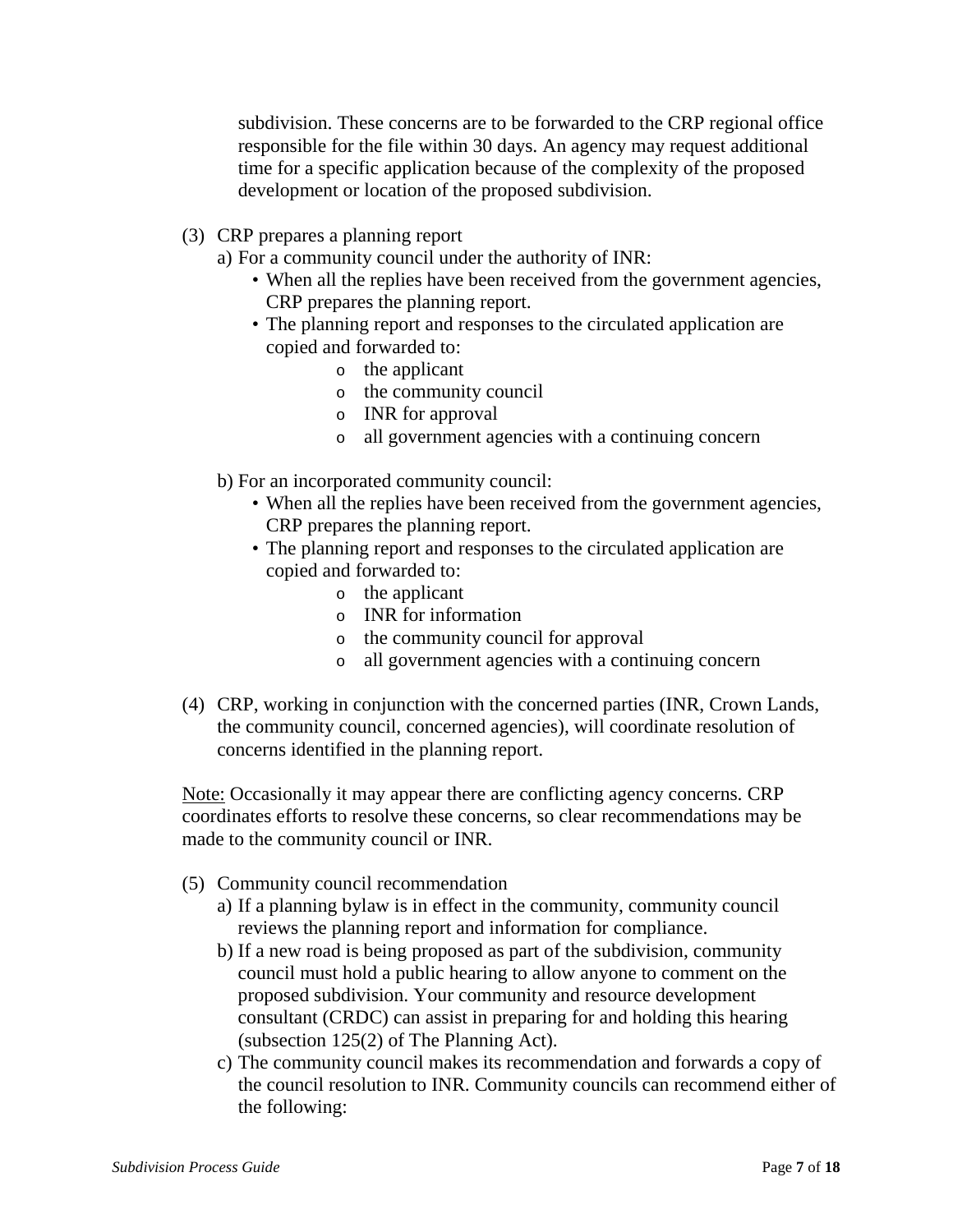- o approval with no conditions
- o approval with conditions and specify those conditions
- o rejection of the proposal
- d) INR, based on the community council's recommendation, then makes its decision and sends it to CRP.
- (6) Incorporated community decision
	- a) If a planning bylaw is in effect in the community, community council reviews the planning report and information for compliance.
	- b) If an incorporated community does not have a development plan bylaw and a zoning bylaw it must hold a public hearing to receive representations from any person on the proposed subdivision (subsection 210(2) of The Planning Act).
	- c) If a new road is being proposed as part of the subdivision, community council must hold a public hearing to allow anyone to comment on the proposed subdivision. Your CRDC can assist you in preparing for and holding this hearing (subsection 125(2) of The Planning Act).
	- d) Community council makes its decision and forwards a copy of the council resolution to CRP. Community council can do either of the following:
		- o approve with no conditions
		- o approve with conditions and specify those conditions
		- o reject the proposal
- (7) CRP makes a decision based on the decision received from INR, and the recommendation of the community council or on the decision of the incorporated community council and on good planning principles (section 126 of The Planning Act).
	- a) If INR or the incorporated community council's decision is to reject the application, then CRP must reject the application.
	- b) If INR or incorporated community council decision is to approve, then CRP may issue a conditional letter of approval noting any conditions recommended by the planning report, community council or deemed necessary by CRP. The conditional letter of approval is copied to the applicant, community council and all parties who expressed a concern related to the application.
	- c) CRP may also reject the application if it feels that the subdivision should not proceed.
- (8) Where appeal of a decision is permitted (section 129 of The Planning Act)
	- a) If INR or an incorporated community council has rejected the proposal, there is no appeal.
	- b) If CRP issues the conditional letter of approval, the applicant may appeal the conditions attached to the conditional approval by writing to the municipal board.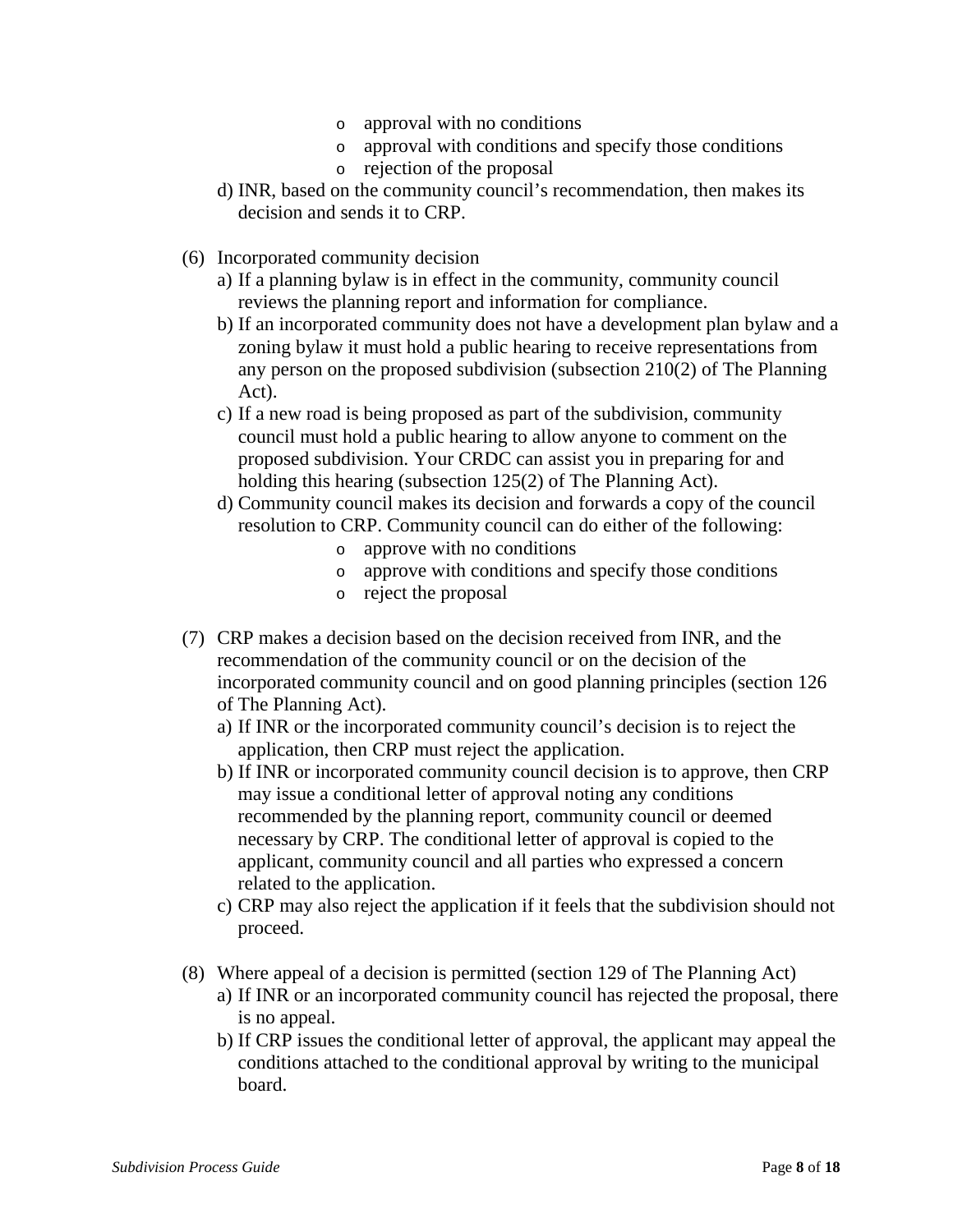c) If CRP rejects an application, that rejection may be appealed to the municipal board.

# **3. Fulfilling Conditions/Issuing Certificate of Approval**

- (1) Once the conditional letter of approval (valid for 24 months) is issued the applicant may instruct the surveyor and the applicant's lawyer, where applicable, to carry out the necessary work to comply with the conditional letter of approval.
	- a) INR and CRP will work with the applicant, the surveyor and lawyer to ensure compliance necessary for plans and legal documents to be prepared and completed.
	- b) An applicant may require additional time (up to 12 months) beyond the original 24 months stated in the conditional letter of approval. A request for an extension must be accompanied with the appropriate fee.
- (2) The applicant, applicant's surveyor or lawyer, confirms compliance, forwards the mylars to CRP for signature and requests the certificate of approval (section 132 of The Planning Act).
	- a) When all the conditions noted in the conditional letter of approval have been complied with, CRP will issue a certificate of approval.
	- b) Where applicable, the applicant's lawyer forwards associated legal documents, ex. caveats, etc., for signature by INR or the incorporated community.
- (3) CRP signs the mylars and issues a certificate of approval and forwards the signed documents/plans to the surveyor and/or lawyer for their action in registering the plan and documents.
- (4) Applicant's surveyor or solicitor registers the plan.
	- a) Documentation:
		- documents are filed with the Land Titles Office
		- mylars are completed with all required signatures and filed with Land Titles Office
		- land title fees are paid
	- b) The Land Titles Office staff advises applicant of completion of filing and where appropriate will issue new title(s).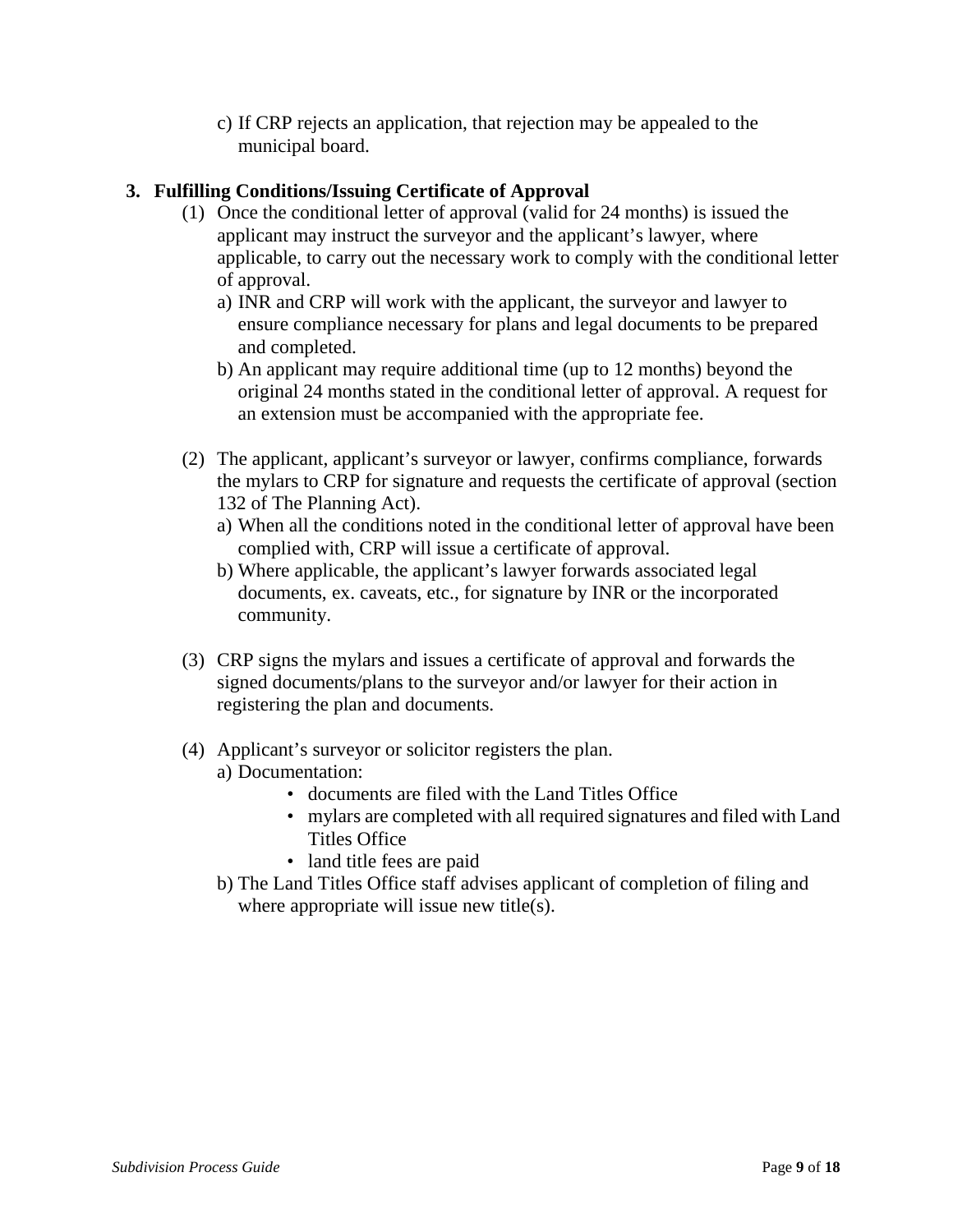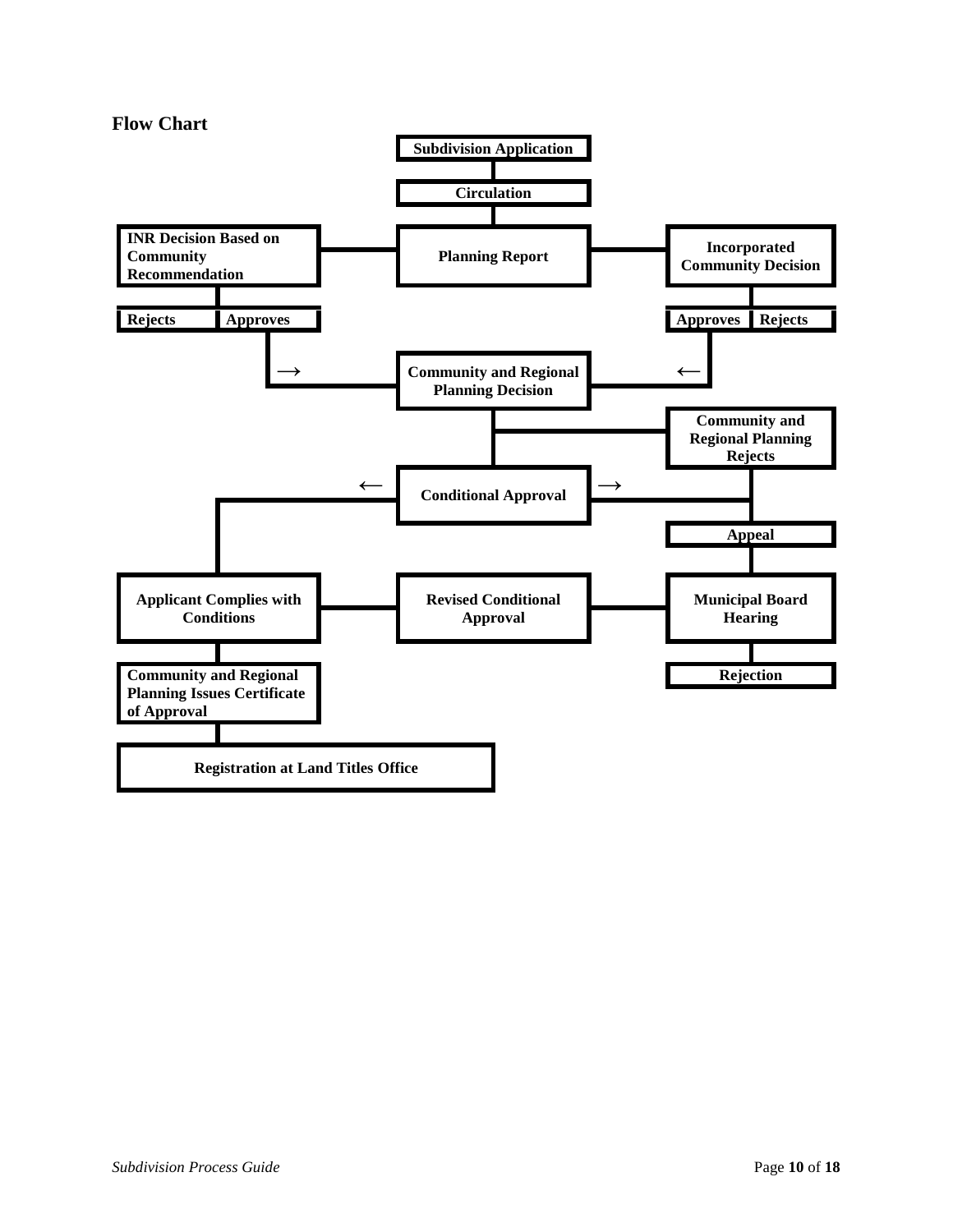# **Community and Regional Planning (CRP) Branch Regional Offices**

Dauphin 27-2nd Avenue S.W. Dauphin, MB R7N 3E5 Phone: 204-622-2115

Selkirk (Interlake) 103-235 Eaton Avenue Selkirk, MB R1A 0W7 Phone: 204-785-5090

Beausejour Box 50, L01-20, First Street Beausejour, MB R0E 0C0 Phone: 204-268-6058

Thompson 604-800 Portage Avenue Winnipeg, MB R3G 0N4 Phone: 204-945-4988

# **Subdivision Circulation List**

- Community council or similar authority in the area where the land is located
- Manitoba Indigenous and Northern Relations
	- Northern Affairs Branch
	- Consultation and Reconciliation Branch
- Manitoba Agriculture
- Manitoba Sustainable Development
	- Crown Lands Branch
	- Environmental Operations Branch
	- Regional Land Managers
	- Water Resources Branch
- Manitoba Justice
	- Land Titles Offices (or The Property Registry administered by Teranet)
	- Director of Surveys office
- Manitoba Sport, Culture and Heritage
	- Heritage Resources Branch
- Manitoba Growth, Enterprise and Trade
- Manitoba Municipal Relations
	- Community and Regional Planning Branch
- Manitoba Infrastructure
- Other Agencies
	- Manitoba Hydro
	- Bell MTS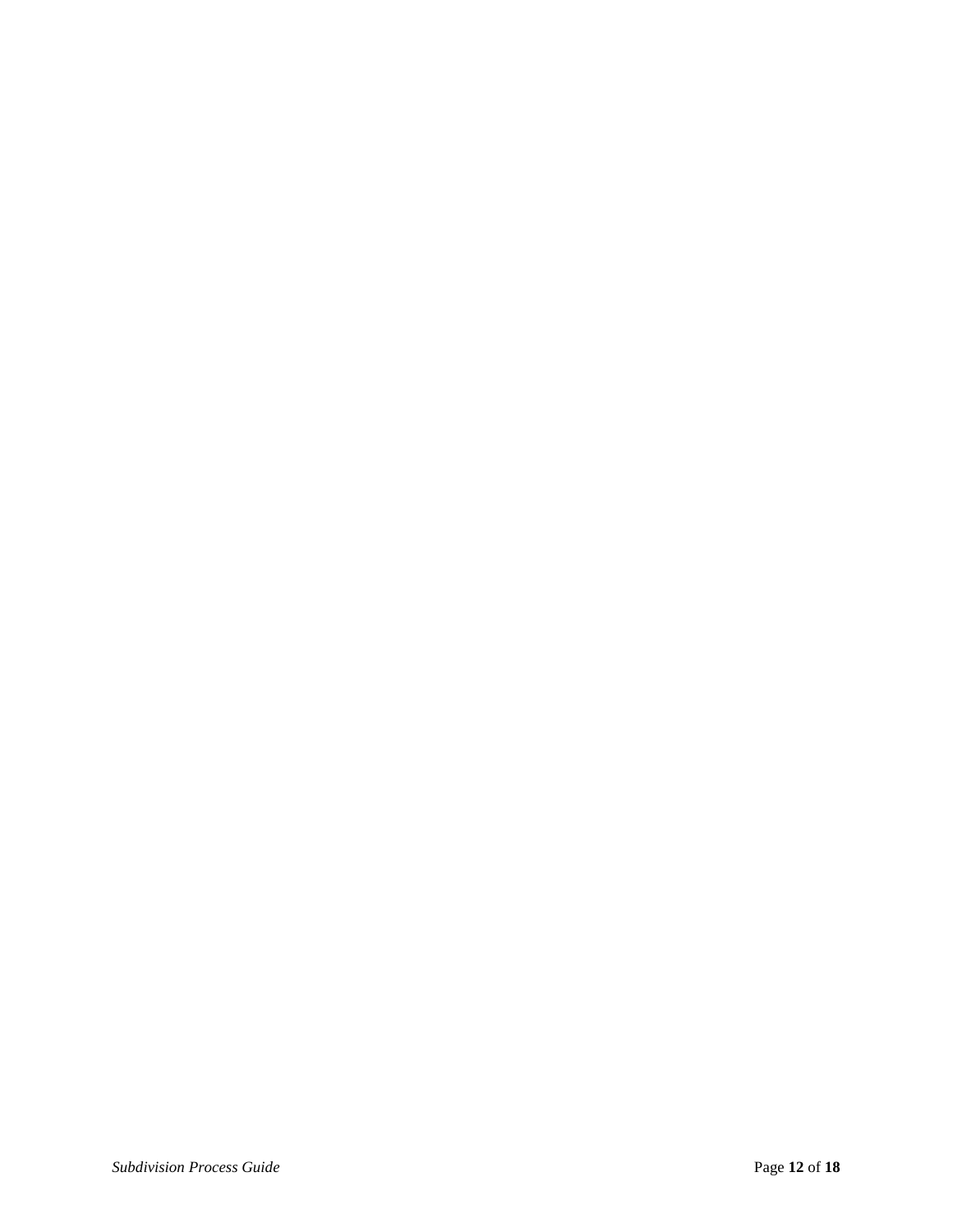# **Maps**

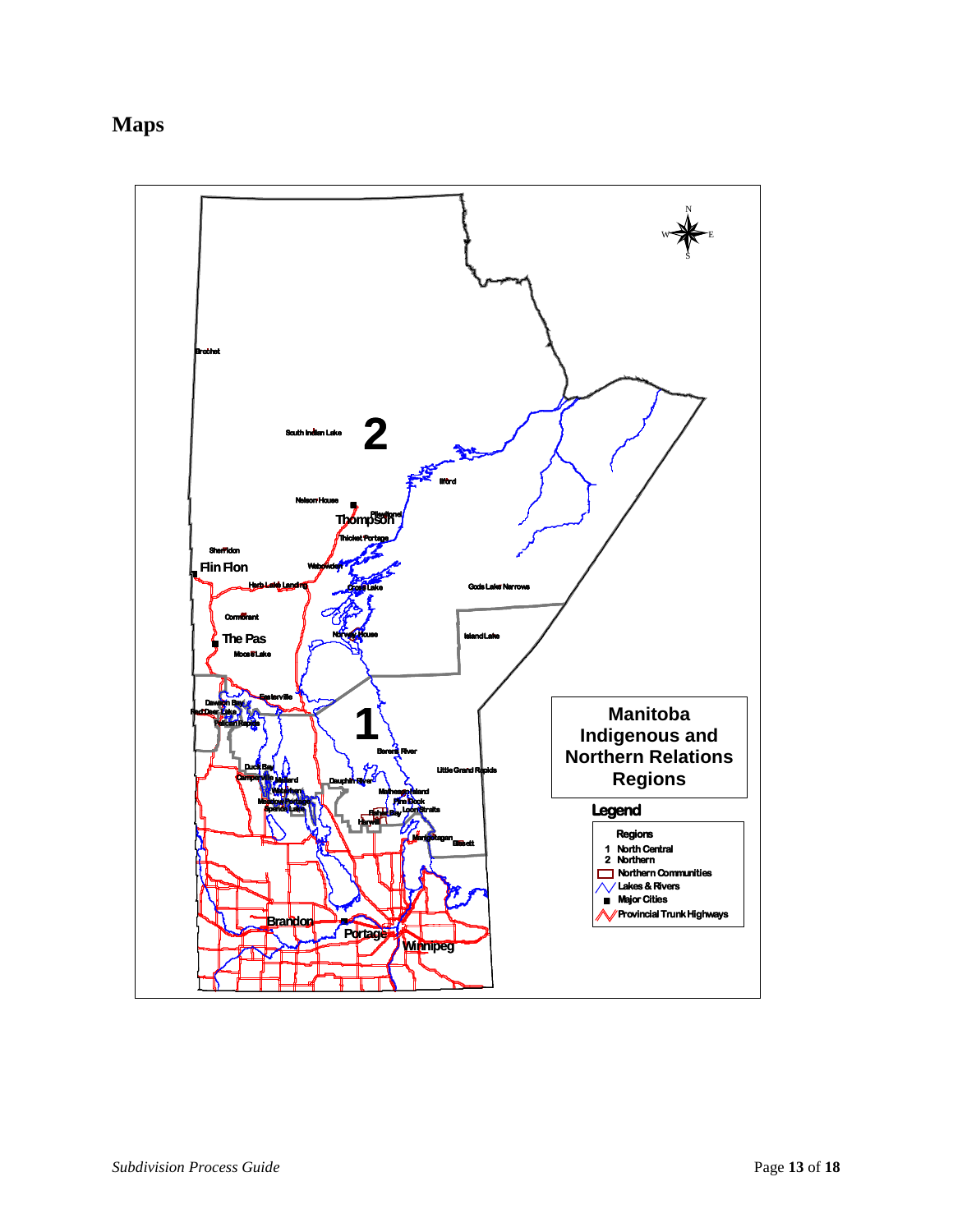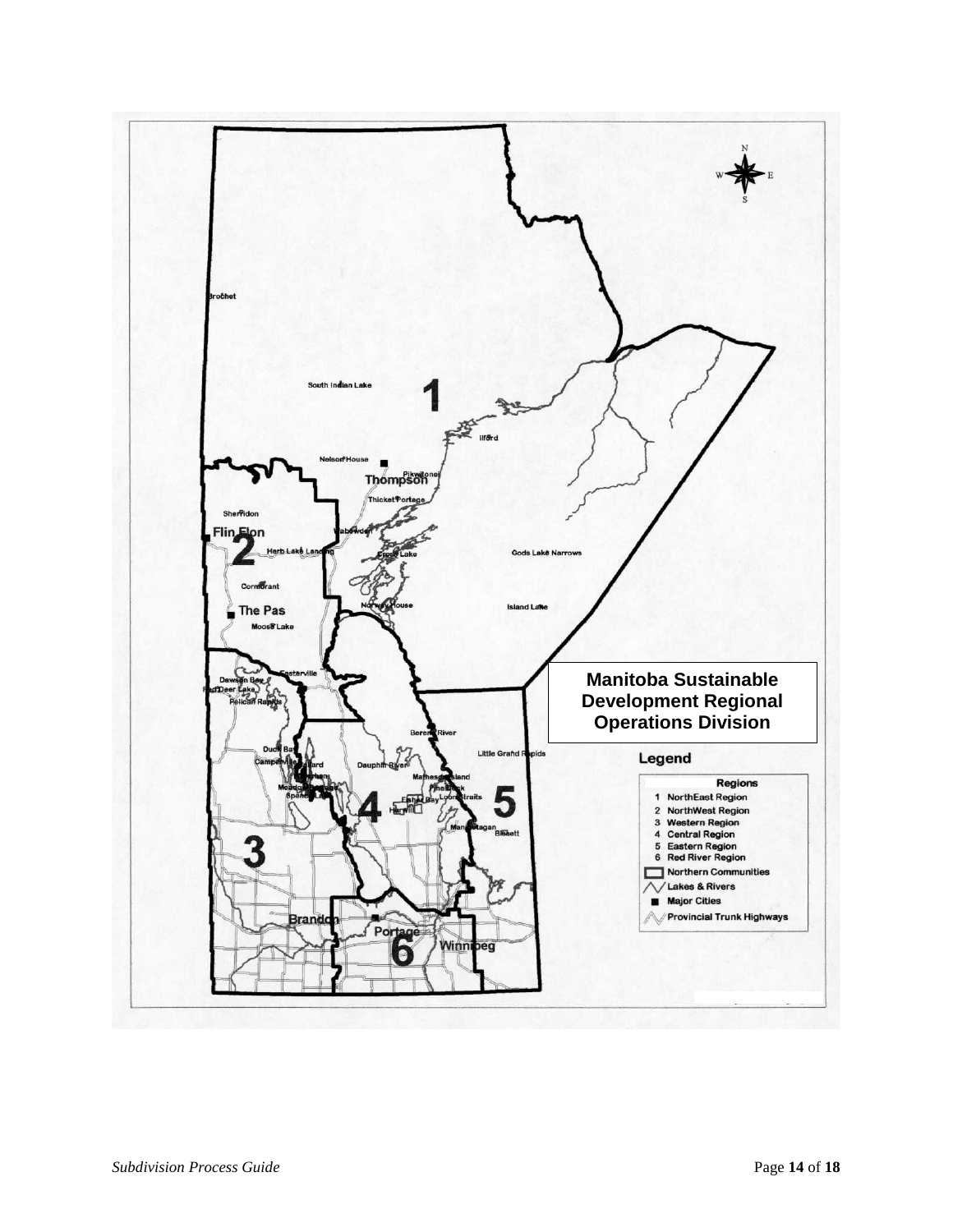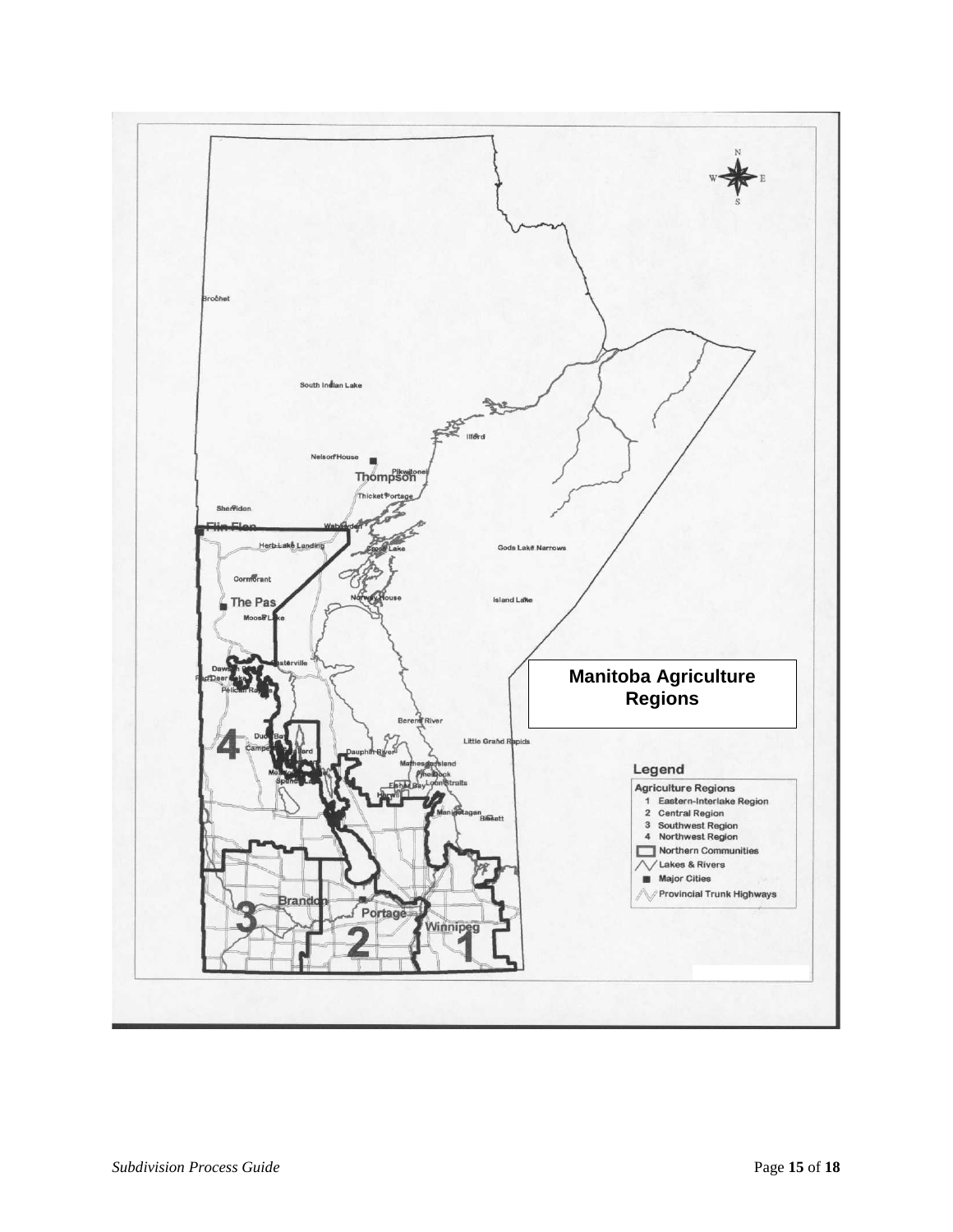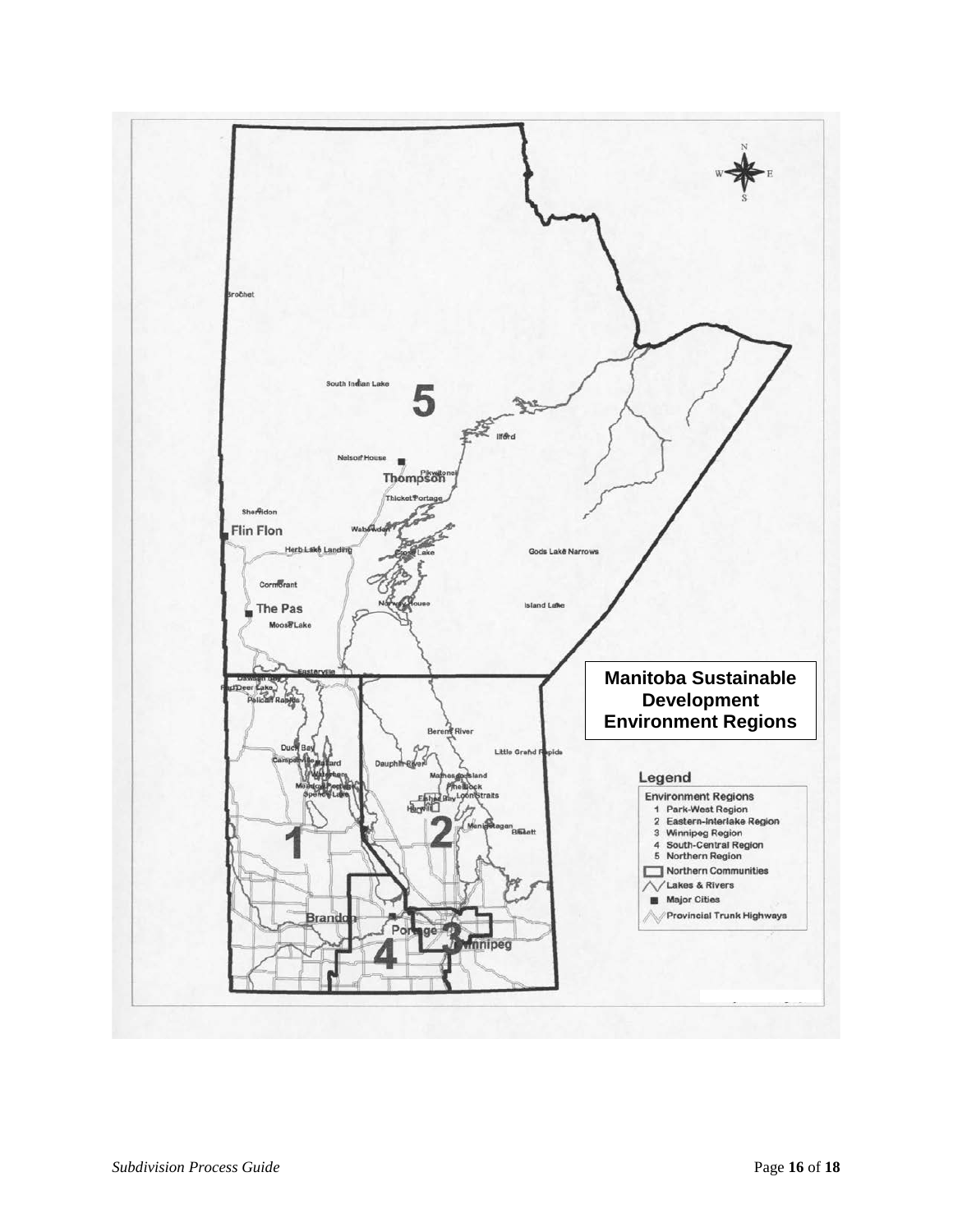